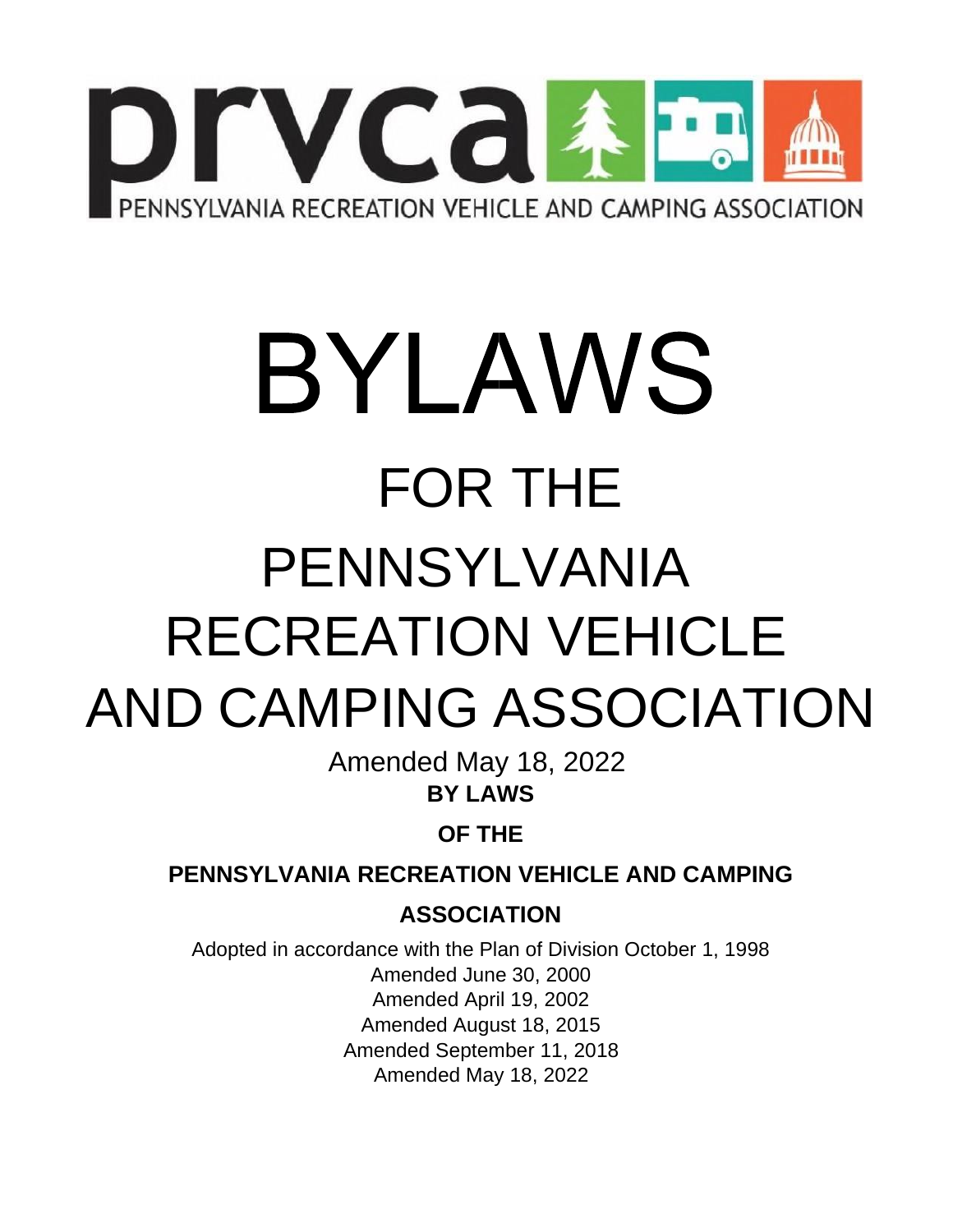# **ARTICLE I**

#### **NAME AND REGISTERED OFFICE**

Section 1. The name of the non-profit corporation shall be the "Pennsylvania Recreation Vehicle and Camping Association". The registered office of the corporation shall be located in Hampden Township, Cumberland County Pennsylvania, unless hereafter changed by a majority vote of the Board of Directors.

Section 2. The symbolic abbreviation of the Association shall be: "PRVCA".

#### **ARTICLE II**

#### **NATURE AND PURPOSE**

**Section 1.** The Association does not contemplate pecuniary gain or profit, incidental or otherwise, to its members, and no part of the net earnings of the Association shall inure to the benefit of any member or individual.

**Section 2**. The Association shall have no capital stock; the revenue of the Association shall be derived from such dues and other sources as may be determined from time to time by the Board of Directors.

**Section 3.** The purposes and objectives for which the Association is formed are as follows:

(a) To unite those engaged in the recognized branches of the recreation vehicle, and recreation park model trailer industries, including by not limited to, dealers/retailers, campground owners, distributors, manufacturers,

suppliers, banks, lenders, representatives of insurance and mortgage finance companies and convoy/transport companies, and to afford opportunities to members to associate and exchange views and to take such concerted action as may be desirable, looking to the betterment of conditions generally in trade and business, in the Commonwealth of Pennsylvania.

(b) To enter, execute and enforce any contract agreement or transaction which it may believe to be for the benefit and best interests of its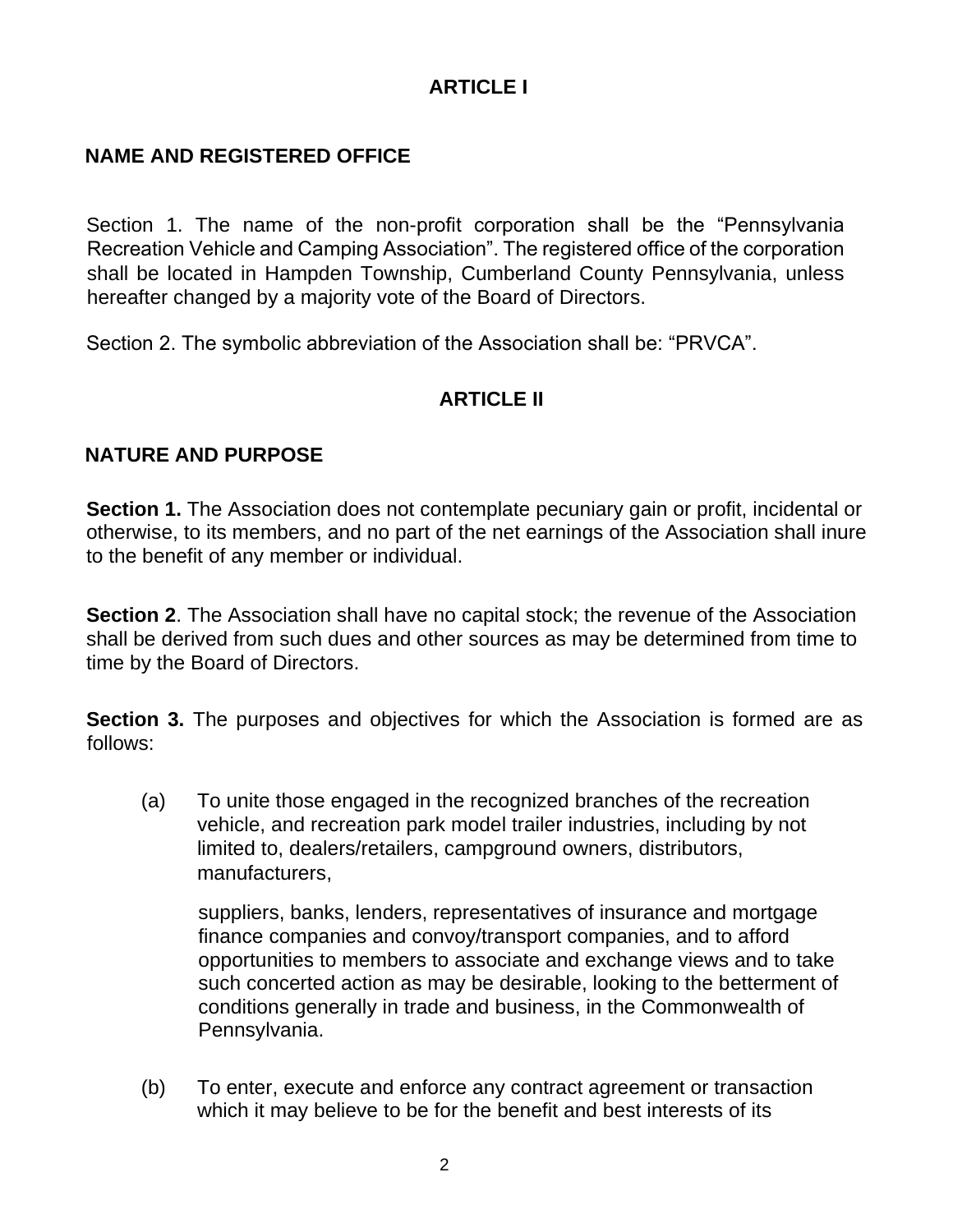members, and to engage in other related activities, such as the gathering and dissemination of statistics and information, that will promote and safeguard the recreation vehicle and recreation park trailer industries generally in the Commonwealth of Pennsylvania.

**Section 4.** For the purpose of these Bylaws, the following terms shall apply:

- (a) The term "recreation vehicles" shall include camping trailers, travel trailers, fifth wheel trailers (articulate trailers), truck campers, motor homes, vans and such other types as may hereafter be approved by the Board of Directors.
- (b) The term "recreation park trailers" shall include those trailers not built for permanent residency, but designed to provide temporary recreational, or camping use, and such other types as may hereafter be approved by the Board of Directors.
- (c) The term "conversion vehicle" is a truck or multipurpose passenger vehicle, as may hereafter be approved by the Board of Directors, produced by an alterer or final stage manufacturer that contains modifications to which at least one Federal Motor Vehicle Safety Standard (FMVSS) is applicable and is designed for the transportation of person(s) for recreation or travel. It is neither a motor home or bus nor sold for commercial purposes.
- (d) The term "Person" is an individual, partnership, corporation, association, or other entity.

**Section 5.** The foregoing terms shall be updated to current terminology when appropriate.

## **ARTICLE III**

#### **MEMBERSHIP**

**Section 1.** Membership in the Association shall be limited to Persons actually engaged in one of the following defined activities, and directly or indirectly concerned with the recreation vehicle or recreational park trailer industries, or allied therewith:

- (a) "Dealer"
	- (1) "Rolling Stock: (RS)", which shall mean a Person actively engaged in the sale of recreation vehicles or recreational park trailers at the retail level, and operating a place of business continuously throughout the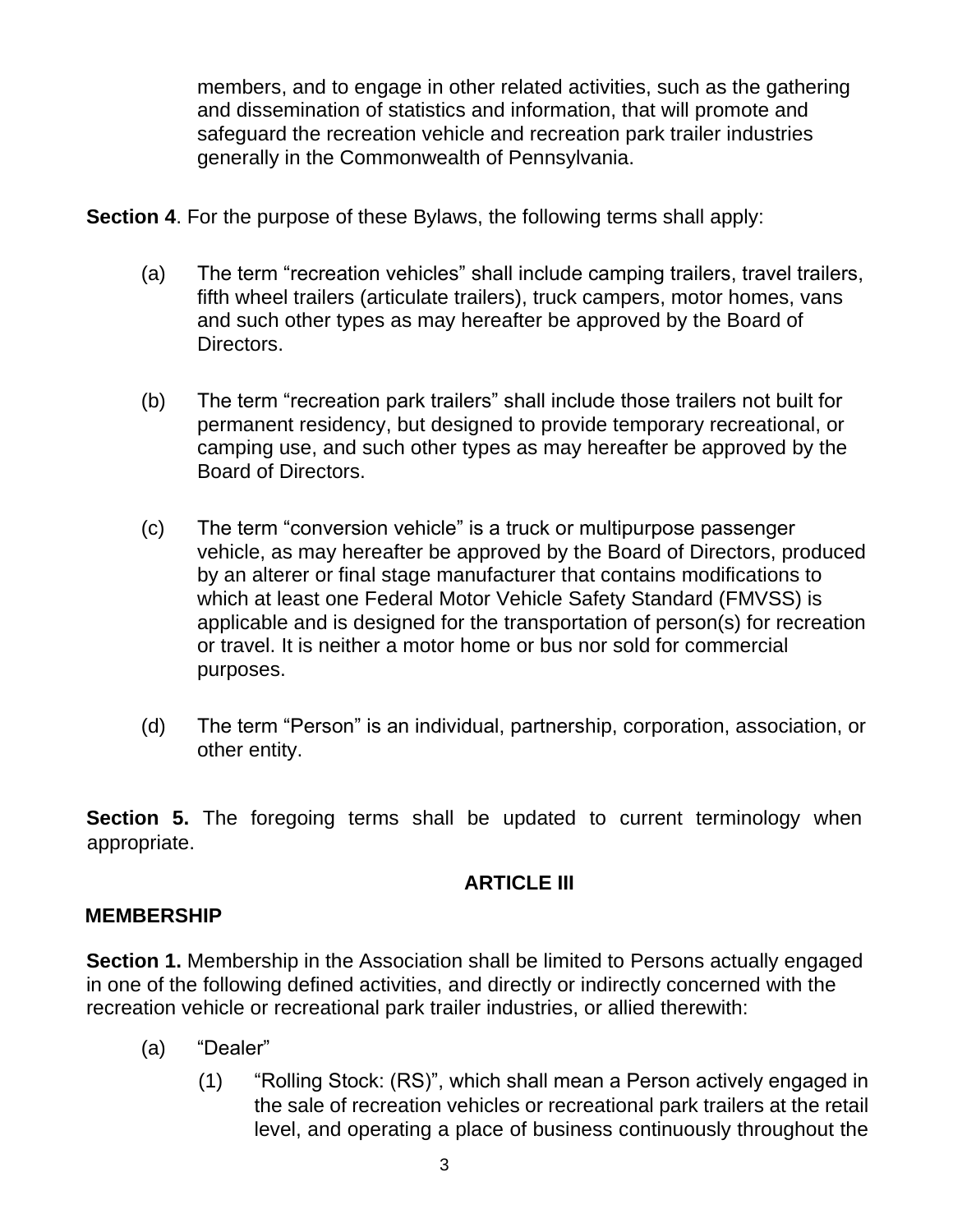twelve months of the year, and maintaining a display area with units on display for retail sales, and being registered with and/or franchised by a manufacturer of recreation vehicles or recreational park trailers, or conversion vehicles, and is licensed by the Commonwealth or any other state if so required.

- (2) "Rental "R", which shall mean a Person which engages in recreation vehicle or recreational park trailer rentals as their primary business and whose entire retail unit sales are restricted to selling used units at retail from their rental fleet and is licensed by the Commonwealth or any other state if so required.
- (3) "AfterMarket (AM)", which shall mean a Person which sells recreation vehicle or recreational park trailer parts, accessories, or repair/service at retail, but is not registered with or does not hold a franchise with a manufacturer of recreation vehicles or recreational park trailers. An AfterMarket Dealer may also sell used units and is licensed by the Commonwealth or any other state is so required.
- (b) "Supplier/Distributor", which shall mean a Person actively engaged in the business of providing a product or service that supplies component part supplies or industry related services to the recreation vehicle or recreational park trailer industries.
- (c) "Campground/Resort", which shall mean a Person maintaining a tract of land for the purpose of providing spaces for parking of recreation vehicles and/or recreation park trailers for recreational use.
- (d) "Finance", which shall mean a Person that is actively engaged in the financing of recreation vehicles, recreational park trailers or other related business, and/or in the rendering of financial service to any segment of the recreation vehicle or recreational park trailer industries.
- (e) "Manufacturer", which shall mean a Person that is actively engaged in the manufacture of recreation vehicles, recreational park trailers, or conversion vehicles.
- (f) "Convoy/Transport Company", which shall mean a Person that is engaged in the business of transporting recreation vehicles or recreational park trailers for hire under certified authority as a common carrier or contract carrier.
- (g) "Service Provider", which shall mean a Person engaged in the business of providing support and ancillary service for the recreation vehicle and/or recreational park trailer customer. To be eligible for this membership category, the member must not be eligible for one of the other membership classifications.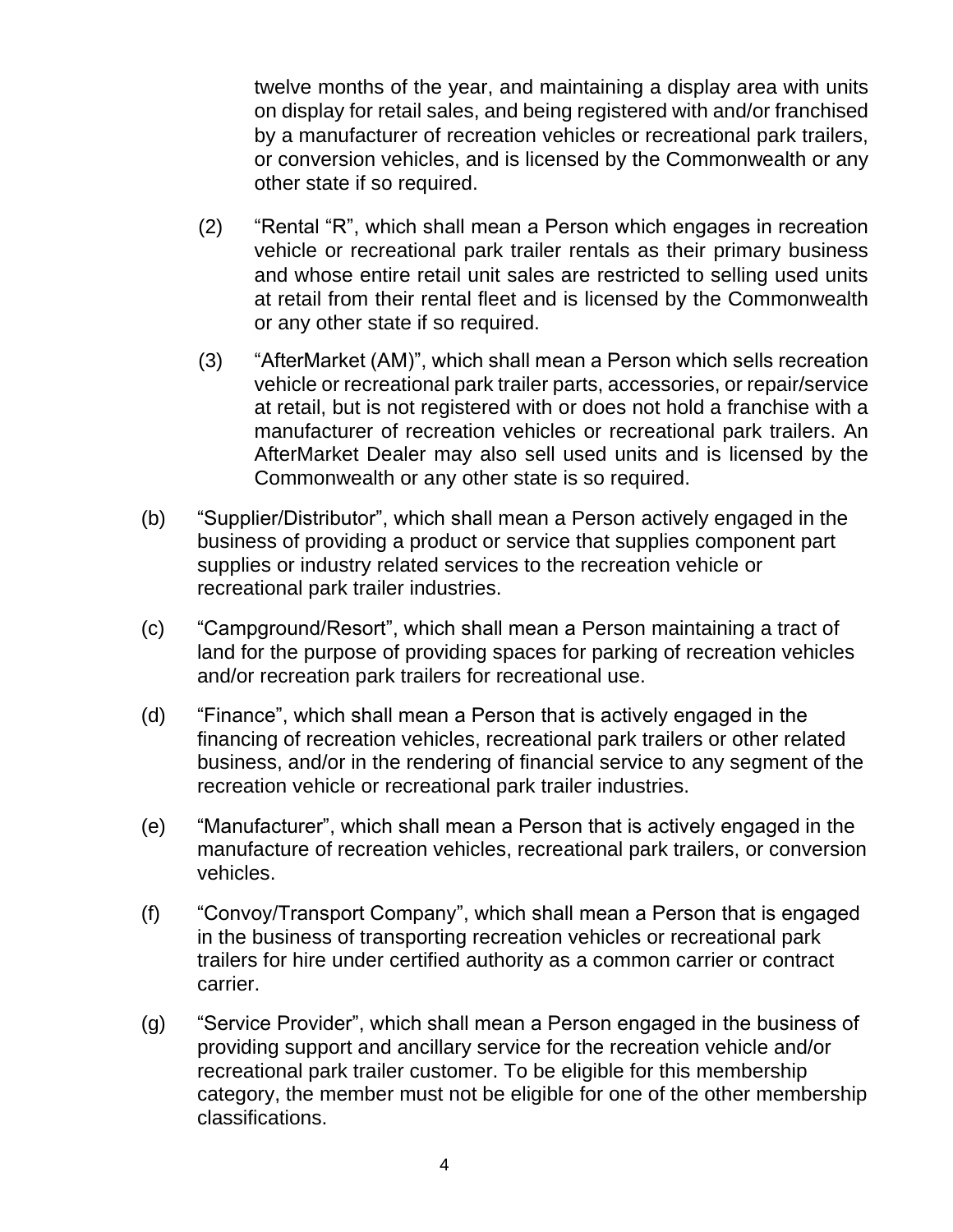- (h) "Insurance", which shall mean a Person that is actively engaged in the insuring of recreation vehicles, recreational park trailers or other related business, and/or in the rendering of insurance service to any segment of the recreation vehicle, or recreational park trailer industries.
- (i) "Legacy Member", which shall mean an individual who (1) was a member or an employee of a member within the previous five (5) years (for the purposes of this definition, the term "employee" shall include in the case of an Association member which is a sole proprietorship or partnership, the sole proprietor or a partner in the partnership), and (2) has applied for membership as a Legacy Member and been approved by the Board of Directors; provided, however, that the Board of Directors shall have the discretion to admit an individual as a Legacy Member who does not meet the aforementioned criteria.

**Section 2.** The membership of the Association may be divided into classes by the Board of Directors, which shall include, but not be limited to, various classes of members, and the annual dues for each class of membership shall be established and announced by the Board of Directors, subject only to modification by a majority of the members at the annual meeting of the Association.

**Section 3.** All applications for membership shall be written on a form prescribed by the Board, and shall be accepted or rejected in accordance with such instructions and declaration of policy as may from time to time be established and announced by the Board of Directors. Applications which are of doubtful acceptability shall be presented to the Board of Directors for specific action. If a member is an entity, the name of the person who will act as its executive representative in the affairs of the Association shall be designated in the application, which designation may be changed from time to time by further written notification to the Board.

**Section 4.** Membership in the Association shall not be transferable.

**Section 5.** Resignation from membership shall be submitted in writing to the Executive Director of the Association, and shall be effective upon receipt. Any dues which have been paid in advance by the resigning member shall not be refunded.

**Section 6.** If any member of the Association neglects to renew and/or pay their annual membership dues on or before the due date, or after proper notification from PRVCA of default, such membership shall terminate.

**Section 7.** Any member may also become a member of any related association or organization by paying a sum in addition to his, her or its regular dues which shall be established and announced by the Board of Directors.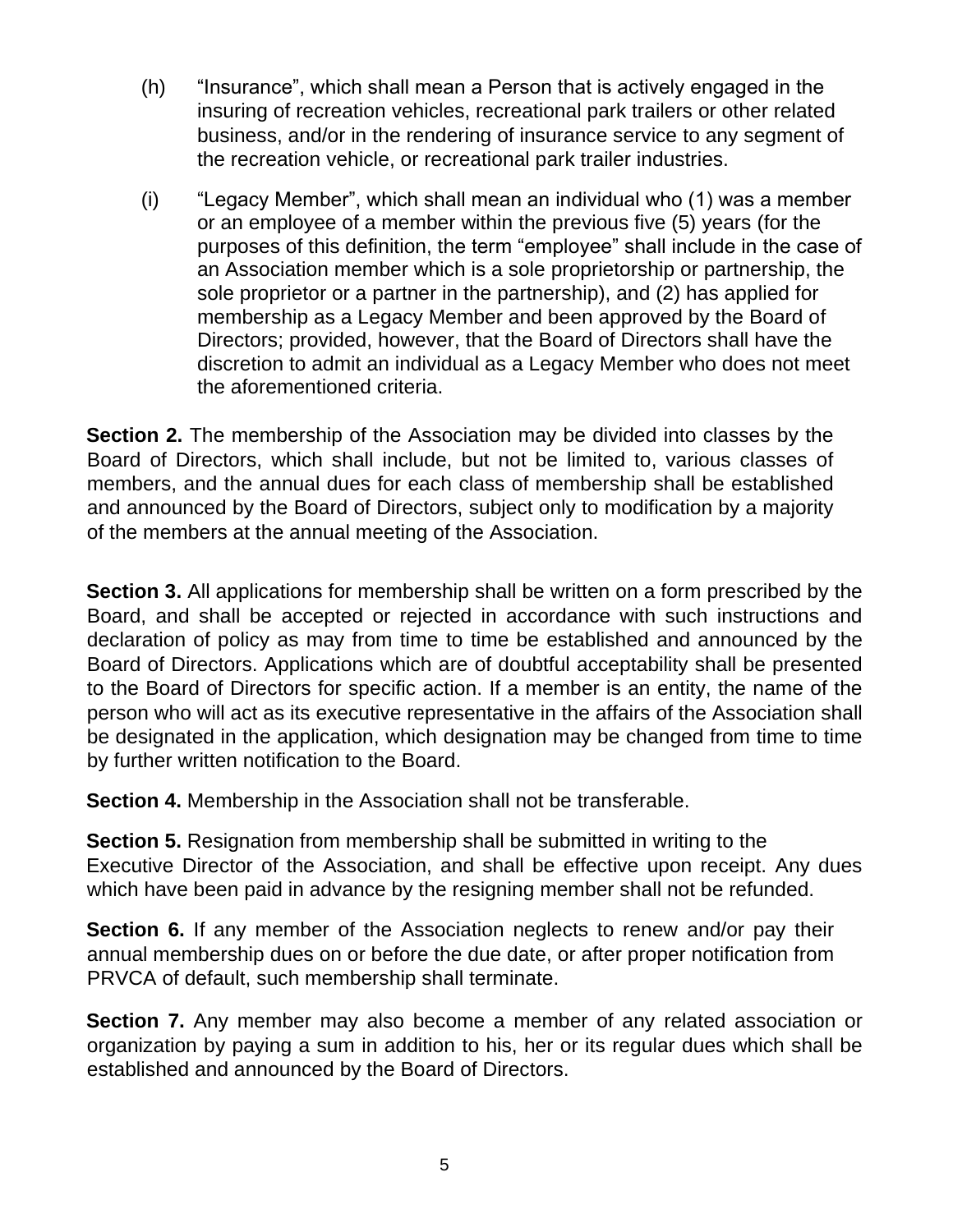**Section 8.** Any membership in the Association may be terminated for proper cause by a two-thirds (2/3) vote of the entire Board of Directors of the Association, provided that such action may only be taken after the member involved has been accorded full opportunity to appear at a hearing before the Board and be heard with respect to the charges being considered, and provided that such member shall be given at least ten (10) days written notice of such hearing. After termination of membership, any such member may be reinstated at the discretion of the Board, providing the causes for termination have been removed.

#### **ARTICLE IV**

#### **MEETINGS OF THE MEMBERSHIP**

**Section 1.** There shall be at least one (1) meeting of the membership of the Association in each calendar year, which shall be known as the Pennsylvania Recreation Vehicle and Camping Association Annual Meeting, and which may be held within or outside the Commonwealth of Pennsylvania, at the discretion of the Board of Directors, so long as adequate facilities are available in the location selected.

**Section 2.** The Annual Meeting of the Association shall be held as determined by the Board of Directors. At least fifteen (15) days' written notice of the time and place of the Annual Meeting shall be given to each member of the Association at the last address of which the Association has record.

**Section 3.** Additional meetings of the membership may be called by the Chairman of the Board, Executive Board, or Board of Directors at any time, and shall be called by the Chairman of the Board upon written request signed by ten (10) members in good standing. Fifteen (15) days' written notice of the time, place and purpose of any meeting shall be given to the members. Membership meetings may be held within or outside the Commonwealth of Pennsylvania, at the discretion of the Board of Directors, so long as adequate facilities are available at the location selected and the membership is notified as provided for in this section.

**Section 4.** Only one (1) vote may be cast on behalf of each member of the Association at any meeting of the members of the Association. Such vote shall be cast by the member, if an individual, or by the designated representative of the member, if an entity other than an individual. A vote by a majority of the members present or represented at any such meeting at which a quorum is in attendance shall be sufficient for taking any action. Only those members who are in good standing shall be eligible to participate in the business of any meeting of the members.

**Section 5.** A quorum of the membership shall consist of fifteen (15) members of the Association in good standing.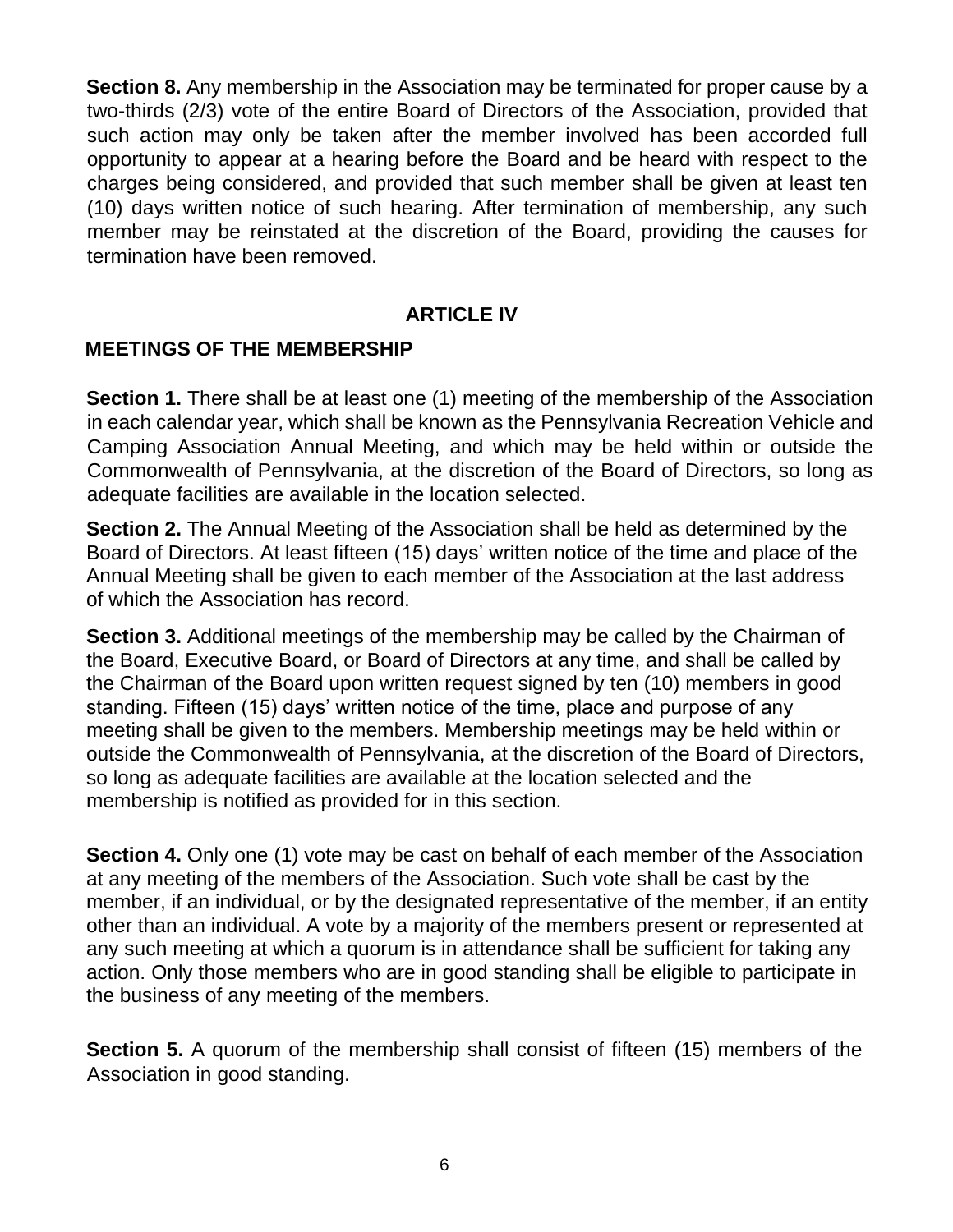**Section 6.** No member shall be permitted to vote by proxy at any meeting of the Association. However, this provision shall not interfere with, nor preclude the practice of a corporate member voting by its designated representative, who must be personally present to vote, in accordance with Article III, Section 3, above.

# **ARTICLE V**

# **BOARD OF DIRECTORS**

**Section 1.** The business and affairs of the Association shall be managed by a Board comprised of not more than twenty (20) individuals, exclusive of Honorary Directors, who shall be known collectively as directors, and who shall each be members or employees of members of the Association in good standing. For the purposes of this Article V, the term "employee" shall include in the case of an Association member which is a sole proprietorship or partnership, the sole proprietor or a partner in the partnership. No member of the Association shall be represented by more than one employee on the Board, regardless of the Board position which the individual is filling. The Board shall consist of members in the following designated categories:

- (a) The Chairman and Vice-Chairman, who may be members of any membership class as described in Article III, Section 2 above.
- (b) The Secretary and the Treasurer of the Association, who may be members of any membership class as described in Article III, Section 2 above.
- (c) The immediate Past Chairman.
- (d) Five (5) Directors who shall be representatives of member Rolling Stock Dealers.
- (e) Two (2) Directors who shall be representatives of member Manufacturers of recreation vehicles.
- (f) One (1) Director who shall be a representative of a member Manufacturer of recreation park trailers.
- (g) One (1) Director who shall be a representative of a member Supplier/Distributor, Convoy/Transport, Service Provider, Insurance, Finance or other membership categories not represented.
- (h) One (1) Director who shall be a representative of a member Campgrounds/Resorts.
- (i) Four (4) at-large Directors, who may be members of any membership class as described in Article III, Section 2 above.
- (j) One Director who shall be the Show Committee Chairman.

**Section 2. Director Constituencies; Terms.** 

(a) The Chairman, Vice-Chairman, Secretary and Treasurer shall be elected by the entire membership of the Association. The five Rolling Stock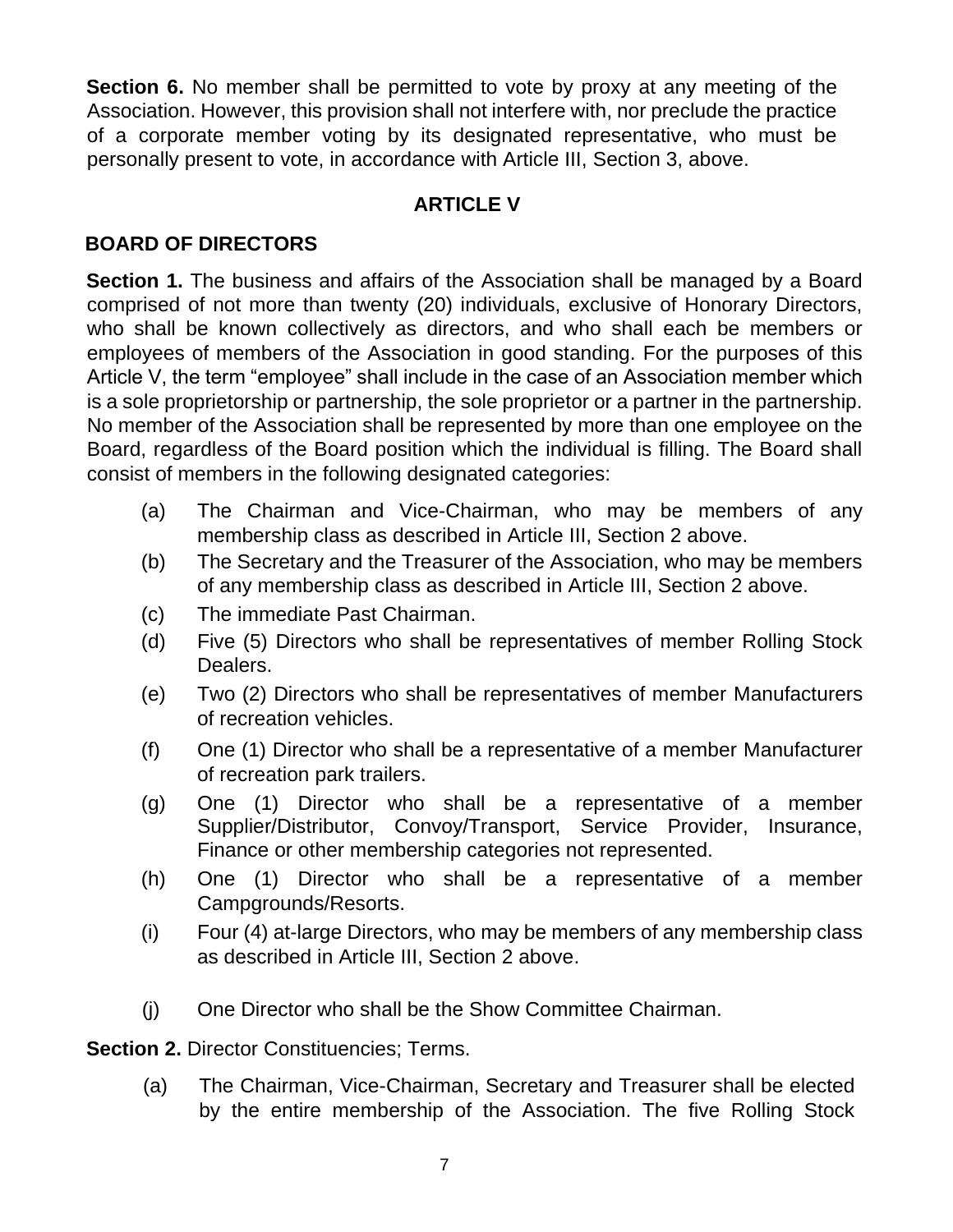Directors shall be elected by Rolling Stock members of the Association Directors in categories (e) through (h) above shall be elected by members of the Association who are actively engaged in the business or businesses specified in the category description. The Directors in category (i) shall be elected by the entire membership of the Association. Members of the Association who pay annual dues and become members in more than one class of membership shall be permitted to vote for directors who are representatives of each such class of membership.

(b) Members of the Board shall be elected as provided in Section 3(b), below. The Chairman, the Vice-Chairman, the Secretary, and the Treasurer shall each serve a term of two (2) years or until their successors are elected and qualified. The Secretary and the Treasurer shall be elected on alternate years from the Chairman and the ViceChairman. Other Directors shall serve for terms of two (2) years, or until their successors are elected and qualified, and their terms shall be staggered so that as nearly as practicable, one-half of the membership of the Board shall consist of the same persons in two (2) succeeding years. The two Directors who are representatives of member manufacturers of recreation vehicles (category (e) of Section 1 above) and the four (4) Directors who are at-large selections (category (i) of Section 1 above) shall be elected on alternate years. Terms of office shall commence and end at the Annual Meeting for the year in question. All Board members may succeed themselves except that Chairman of the Board, Vice-Chairman and Secretary shall only be eligible to serve in that elected position for a single term of two years or until their successor to that particular office position is elected and qualified. These officers may not succeed themselves in the same office but they may thereafter be elected to the same office provided that the election is not for consecutive terms.

**Section 3.** Nominations and elections:

- (a) The Executive Board shall nominate the officers and directors to be elected at each Annual Meeting; provided, however, that other candidates may be placed in nomination by a petition signed by five (5) members in good standing in their category or district as applicable. The nominating report of the Executive Board shall be published and mailed to the membership at least forty-five (45) days prior to the last day of the fiscal year/Annual Meeting (depending on the method of voting, as set forth in Section 3(b), below), and all nomination petitions shall be filed with the Executive Director no later than thirty-five (35) days prior to the last day of the fiscal year/Annual Meeting.
- (b) The election of officers and directors shall be conducted either by secret ballot at the Annual Meeting or by mail ballot prior to the last day of the fiscal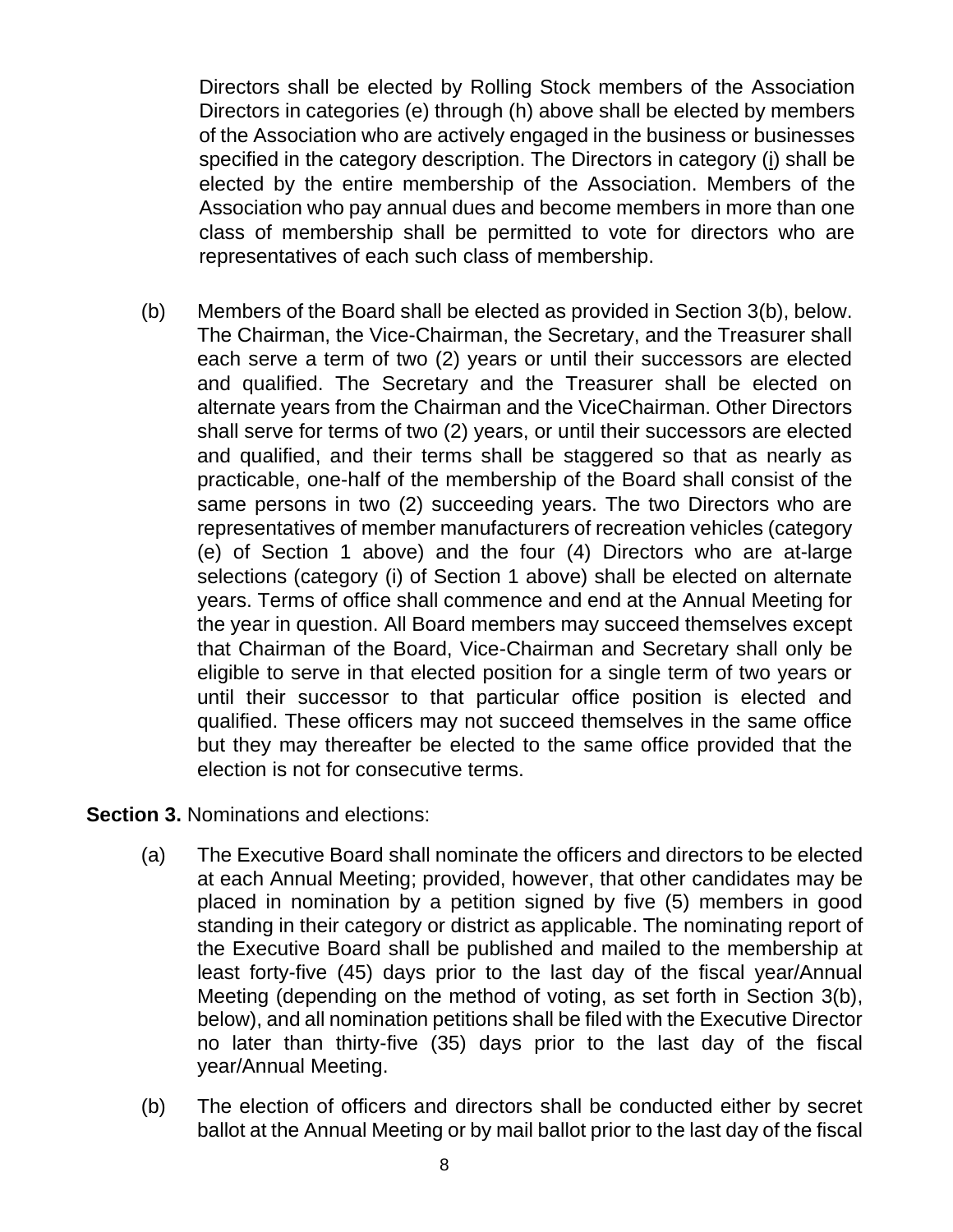year. The Board of Directors shall designate the election procedure each year and notify the membership of same at least sixty (60) days before the last day of the fiscal year. The following procedures shall govern a mail ballot election:

- (1) The Executive Director shall mail a ballot, first class mail, postage pre-paid, to each member's current address, twenty (20) days before the last day of the fiscal year.
- (2) The ballot shall contain a picture and brief biographical sketch of each candidate.
- (3) Each membership shall be entitled to cast a single vote.
- (4) The ballot shall be printed so as to enable the Association to verify receipt from an authorized member, but at the same time preserve anonymity to votes cast thereby. Further, the ballot shall be designed so as to facilitate postage-free mailing of the completed ballot by the member directly to the Association's office.
- (5) The Executive Director and a third party not affiliated with any Member or employed by the Association shall be responsible for collection, sequestration, and tabulation of the ballots, and announcement of the election results at the Annual Meeting. If all offices are uncontested, a third party is not required to tabulate the votes.
- (6) Ballots shall not be counted which are received after midnight of the day preceding the last day of the fiscal year. To insure timely receipt, members may cause their sealed ballot to be hand delivered to the Association's office rather than posting them by mail.
- (c) When a vacancy occurs on the Board of Directors, the same may be filled for the unexpired term by a majority vote of the remaining members of the Board at the next Board Meeting following the occurrence of vacancy. When the Board establishes any new Directorship, same may be filled initially by the majority of the members of the Board, for the term to expire at the next Annual Meeting of the Association.
- (d) No member shall be nominated for the offices of Chairman of the Board, Vice-Chairman, Secretary, or Treasurer unless that member is or has been a member of the Board of Directors.
- (e) Resignation from the Board of Directors or from any office shall be submitted in writing to the Executive Director and shall be effective upon receipt.

**Section 4.** Any Director of the Association who has rendered distinguished or exceptional services to the Association may be elected by the Board of Directors as an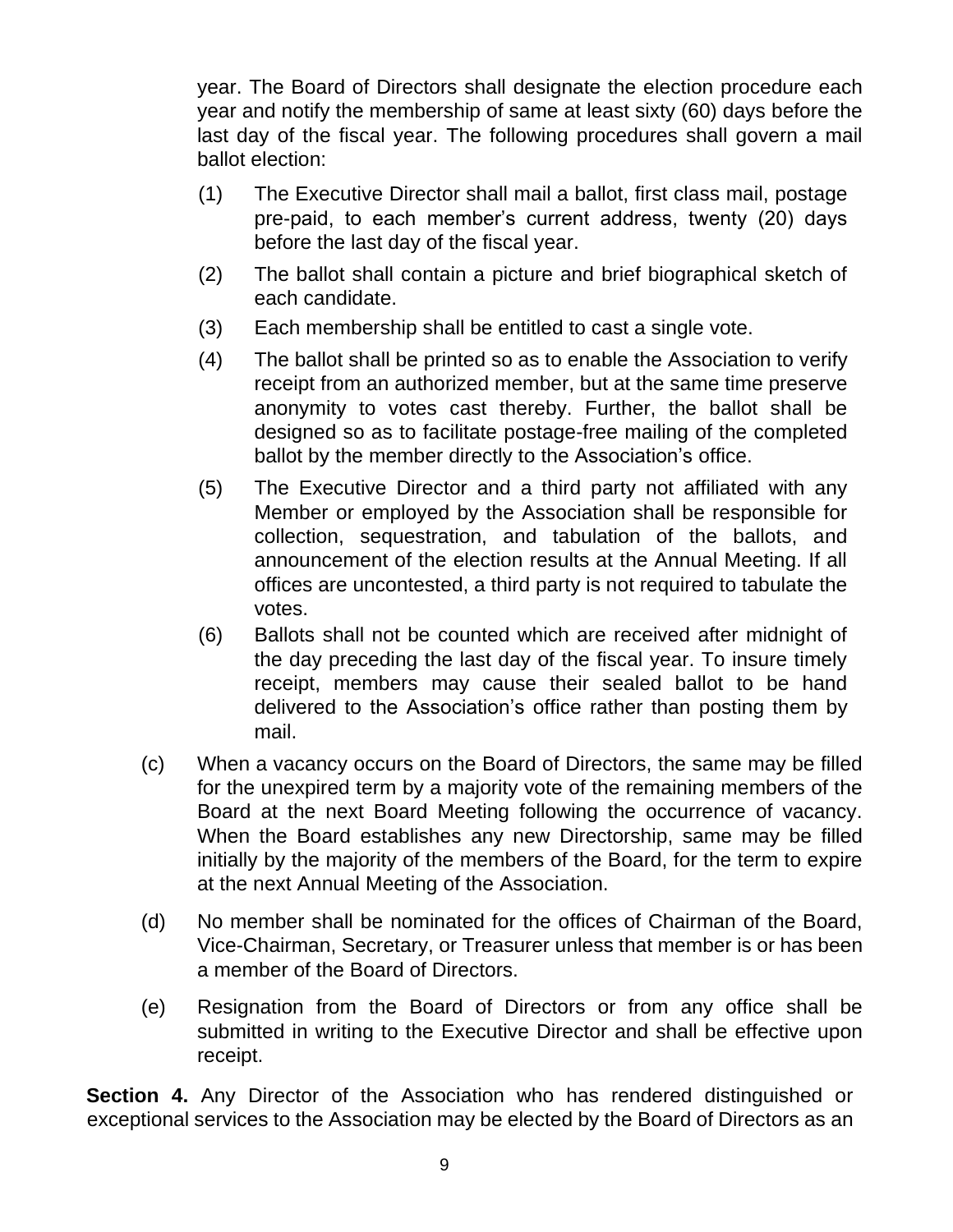Honorary Director of the Association, who may attend meetings of the Board and participate in discussions, but shall have no voting privileges and shall not be counted when determining a quorum.

**Section 5.** The Directors of the Association shall draw no salaries, but shall be reimbursed for any expenses incurred in attending Director's meetings.

**Section 6.** A quorum shall consist of a majority of the members of the Board, provided that if all the Directors shall severally or collectively consent in writing to any action to be taken by the Board, such action shall be valid as though it had been authorized by a meeting of the Board of Directors.

**Section 7. Meetings of the Board:** 

- (a) The Board of Directors shall hold an Organizational Meeting immediately after that session of the Annual Meeting of the membership at which Directors are elected, and it shall meet at such other times as may be designated by the Chairman.
- (b) A special meeting of the Board of Directors shall be called by the Chairman upon written request by at least three (3) members of the Board.
- (c) Any meeting of the Board may be held within or without the Commonwealth of Pennsylvania, as may be designated by the Chairman in the notice calling the meeting.
- (d) Notice of all meetings of the Board of Directors shall be given to each member of the Board either personally or by sending a copy thereof by first class or express mail, postage prepaid, or by courier service, charges prepaid, or by facsimile transmission, or by e-mail or other electronic communication, to his or her postal address (or to his or her facsimile number or his or her address for e-mail or other electronic communications) appearing in the records of the Association at least five (5) days in advance of such meetings.
- (e) No member of the Board or Executive Board shall be permitted to vote by proxy at any meeting of the Board of Directors or Executive Board.
- (f) Use of conference telephone, the Internet or other similar electronic communications equipment shall be permitted at the discretion of the Board of Directors for any meeting of the Board or of a committee thereof and such use shall be deemed to be permitted unless and until the Board shall have taken affirmative action by majority vote of all directors to restrict such use. If permitted, any one or more directors or committee members may participate in a meeting of the Board of Directors or of a committee thereof by means of conference telephone, the Internet or similar electronic communications equipment by means of which all persons participating in the meeting can read or hear the proceedings substantially concurrently with their occurrence, vote on matters submitted,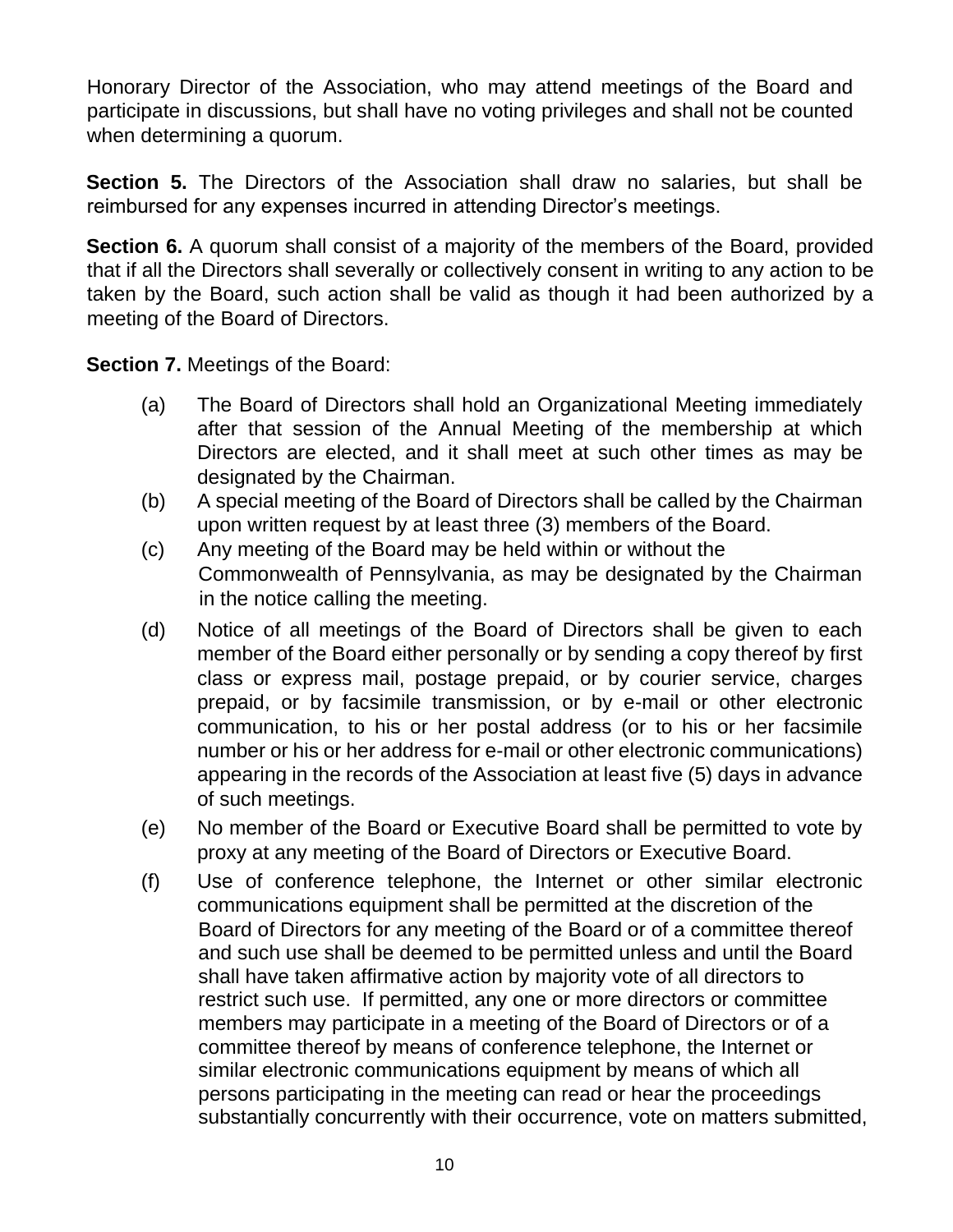pose questions and make appropriate motions and comment on the business of the meeting, and such participation shall constitute presence in person at the meeting.

**Section 8.** Any Director absent from three (3) consecutive regular and/or special meetings of the Board without just cause shall forfeit the directorship and a vacancy shall occur upon notification to the former director, by the Executive Director.

**Section 9.** Any Director who ceases to be active for a period of ninety (90) days in his/her Association membership classification as established pursuant to Article III, Section 2 or in the recreation vehicle industry shall forfeit his/her office. The Board shall have the right to compel the resignation of any Director with or without cause upon a vote of two-thirds of those Directors present at a regular or special meeting of the Board.

**Section 10.** The Board of Directors shall have all powers and authority normally vested in it by the laws applicable to the conduct of business by non-profit corporations and in addition thereto shall have the following specific powers and duties:

- (a) To buy, sell, lease, encumber, and improve real estate.
- (b) To retain, discharge, and establish the salary schedule for all employees of the Association, including the Executive Director.
- (c) To receive and disburse monies in the name of the Association, in order to accomplish all the purposes and objectives of the Association, and without prior approval of the membership.
- (d) To generally manage and transact the affairs of the Association in order to accomplish the objectives and purposes thereof.

## **ARTICLE VI**

## **OFFICERS AND PROFESSIONAL STAFF**

**Section 1.** The Officers of the Association shall be a Chairman of the Board, a Vice Chairman, a Secretary, and a Treasurer who shall be elected by the membership in the last quarter of the fiscal year or at the Annual Meeting of the Association. Such officers shall serve commencing with their election date, and until their successors are duly elected and qualified. The Board may also employ an Executive Director in accordance with Section 7, below. A Legacy Member is only eligible to serve as an officer of the Association during his/her first two years as a Legacy Member; provided, however that the Board in its sole discretion may permit a Legacy Member to serve additional two (2) year terms as an officer.

**Section 2.** The Chairman shall: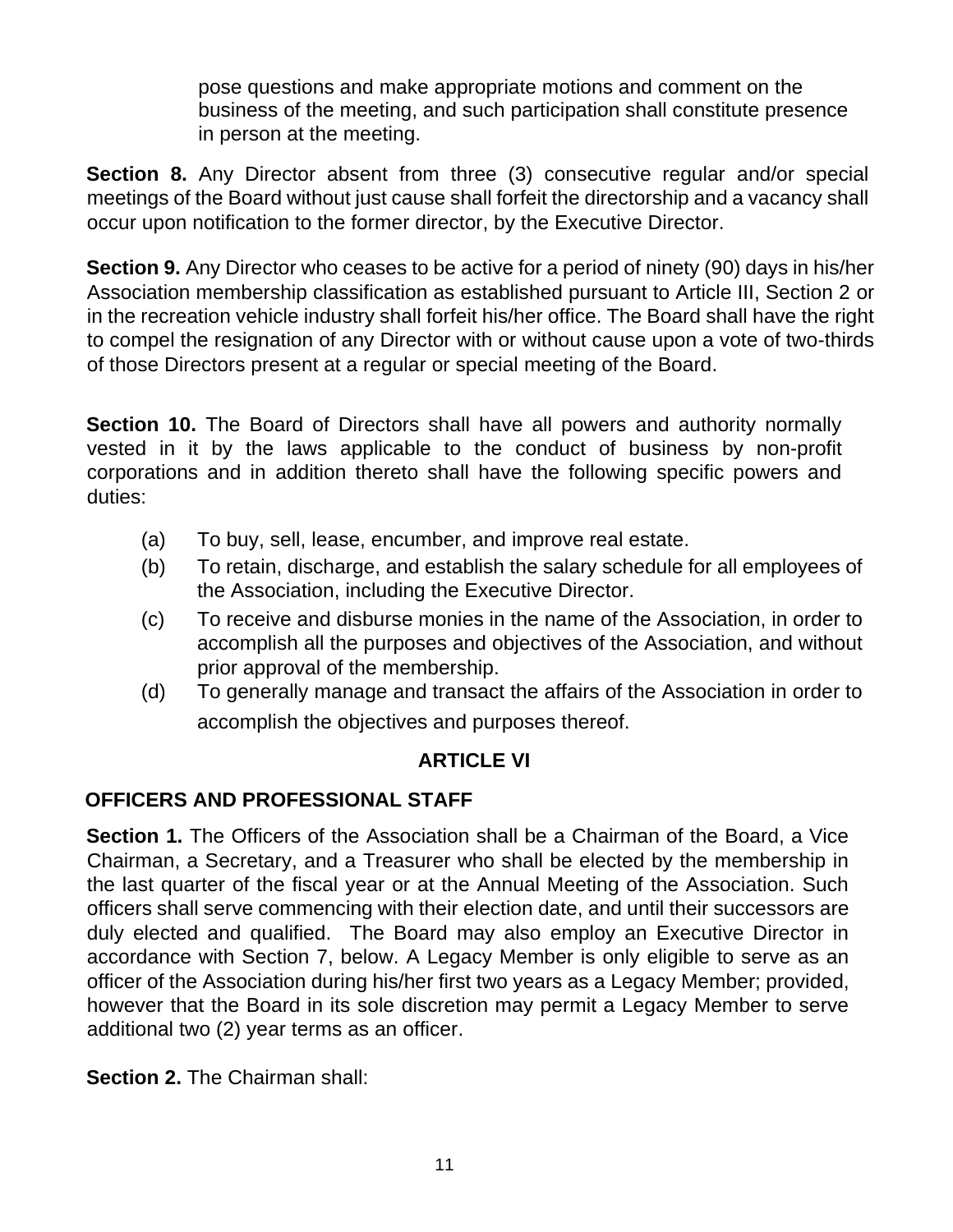(a) Preside at the meetings of the Association and the Board of Directors and of the Executive Board; shall appoint all committees, except as herein otherwise provided, and shall be a member ex-officio, with no right to vote at Board or other meetings or on all Committees except when the vote determines the outcome. He shall also, at the Annual Meeting of the Association and at such other times as he may deem proper, communicate to the members or to the Board of Directors such matters and make such suggestions as may in his opinion tend to promote the prosperity and welfare and increase the usefulness of the Association and shall perform such other duties as are necessarily incident to the office of Chairman of the Board.

- (b) Appoint the members of the active standing Committees, and such other Committees or Task Forces as may be deemed necessary, with the advice and consent of the Board of Directors:
	- (1) Show
	- (2) Legislative
	- (3) Education/Membership
	- (4) Political Action

**Section 3.** The Vice-Chairman shall, in the absence or incapacity of the Chairman of the Board, perform all the powers and duties of the Chairman.

**Section 4.** The Secretary shall supervise the keeping of the minutes and records of meetings of the Board of Directors and all annual or special meetings of the Association and any other duties normally associated with such office.

**Section 5.** The Treasurer shall:

- (a) Maintain and account for all funds and securities of the Association, and place same in depositories designated by the Board of Directors.
- (b) Give bond in such sum and with such sureties as the Board of Directors shall require, at the expense of the Association.
- (c) On demand, account for and turn over all funds and property in his hands to the Board of Directors.
- (d) Render a statement of the condition of the finances of the Association at each meeting of the Board of Directors, if called upon to do so, and on request render a full financial report quarterly and at the Annual Meeting of the Association.
- (e) Under the direction of the Board of Directors, supervise the disbursement of funds of the Association by checks signed by any person or persons as may be authorized by the Board of Directors.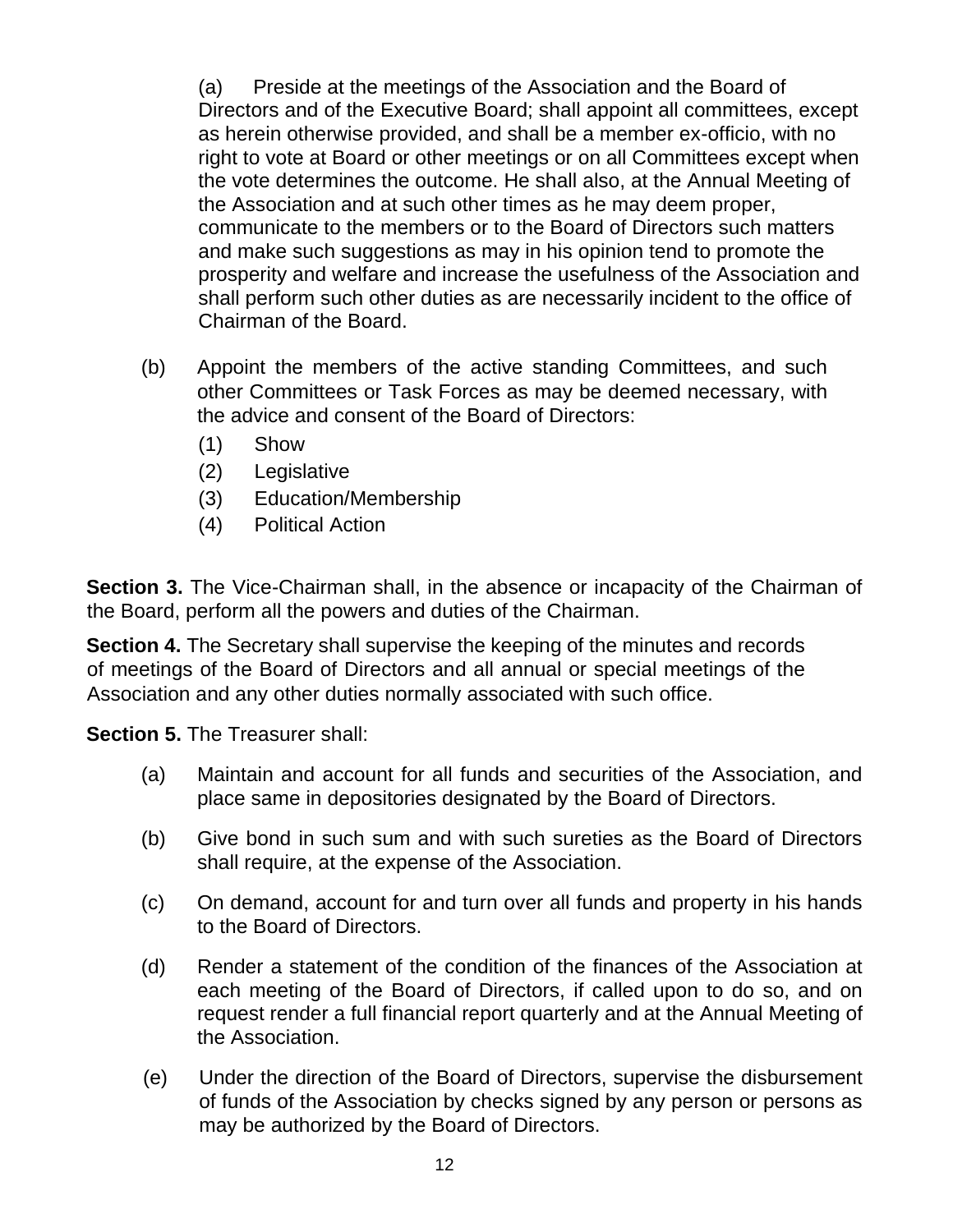- (f) Insure that regular accounts of all Association funds and securities are maintained and submitted to the Board of Directors whenever required to do so.
- (g) Turn over all his books for annual audit by an independent accountant designated by the Board of Directors.

**Section 6.** The organizational structure of the officers, membership, and professional staff shall be as established by the Board of Directors, subject to further modification at the discretion of the Board. The creation and deletion of staff positions, and the assignment of duties to such positions shall be the continuing responsibility of the Board. A current organizational chart shall be maintained by the Executive Director.

**Section 7.** The Board of Directors may employ an Executive Director and such additional staff members as deemed necessary, under such terms and conditions as shall be mutually acceptable, who shall devote such time to work for the Association as the Board of Directors may from time to time determine. The authority and duties of the Executive Director shall be as set forth in the job description approved for the position by the Board.

**Section 8.** The Executive Board shall consist of the elected officers of the Association, the immediate Past Chairman of the board, the elected Recreation Vehicle Manufacturers Director, who is senior in uninterrupted terms on the Board, and the Show Committee Chairman. The Executive Board shall:

- (a) During the interim between the meetings of the Board of Directors, have and exercise all of the executive and supervisory powers of the Board, subject to its regulations and to such instructions as may from time to time be made and given by the Board.
- (b) Make recommendations to the Board of Directors of policies pertaining to the management and operation of the Association in such manner as to best effectuate and accomplish its purposes.
- (c) Coordinate the efforts of the standing Committees appointed by the Chairman of the Board, and in this connection assume general responsibility for planning the future of the Association.
- (d) Designate the times and places for the meetings of the Board of Directors, and of the membership.
- (e) Make recommendations to the Board of Directors of policies pertaining to the retention, supervision, compensation and dismissal of all personnel employed by the Association in executive, administrative, and clerical capacities, and shall act, subject to the approval of the Board, to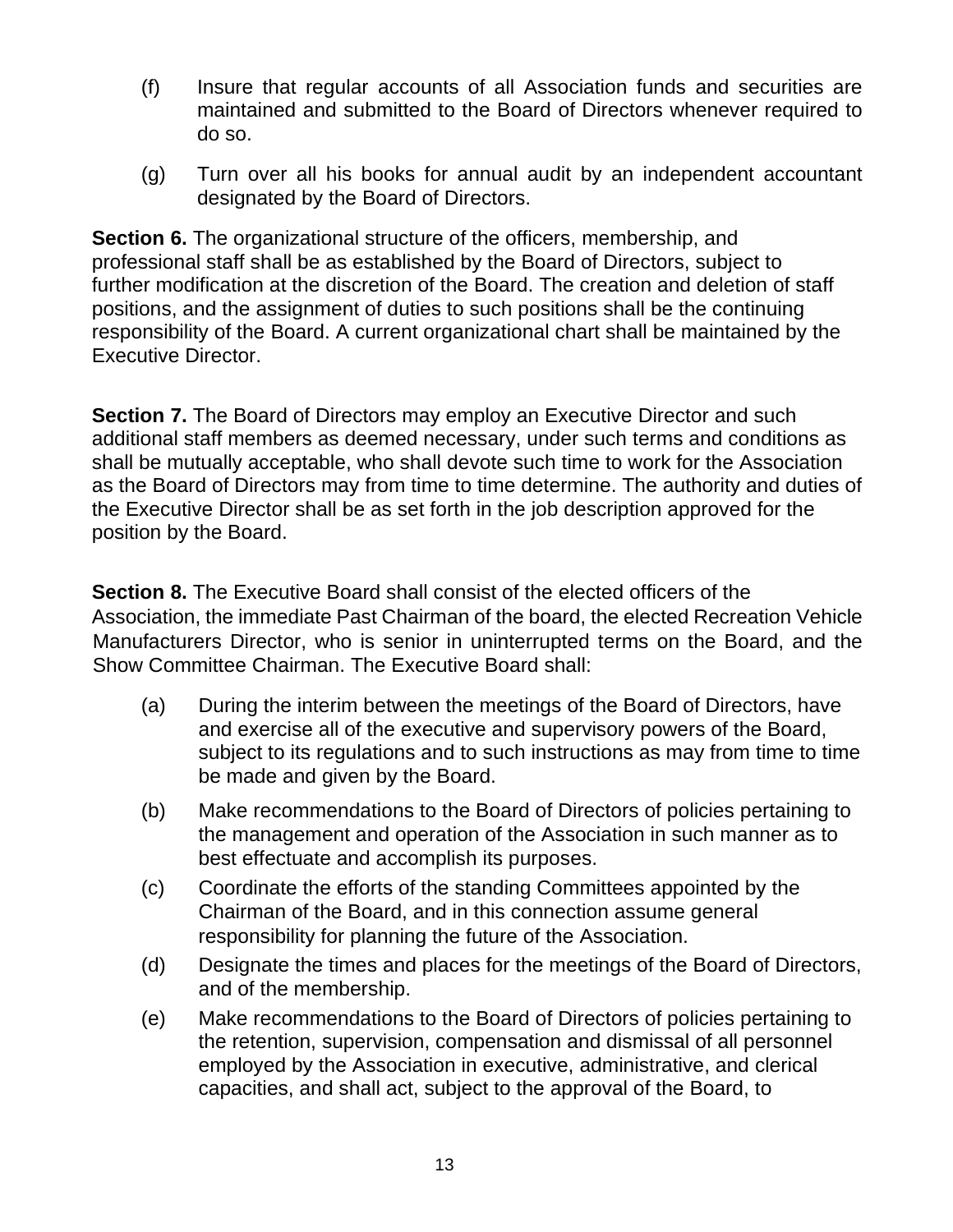promulgate and effectuate these policies in the best interests of the Association.

- (f) Shall prepare and submit to the Board an annual budget for the Association, and shall make recommendations to the Board of policies pertaining to all fiscal matters of the Association.
- (g) Make recommendations to the Board of Directors for revision for the Association Bylaws, whenever the Executive Board deems necessary, or when requested to do so by an Officer, Director or other Committee of the Association and directed to do so by the Board.
- (h) Shall maintain a continuing file as to all members who are interested in and/or may be qualified for positions of responsibility in the Association, and, at least sixty (60) days prior to the end of the fiscal year/Annual Meeting, shall submit to the Chairman of the Board a slate of nominees for the offices that are to be filled at the ensuing election. Whenever practical, at least two (2) persons shall be nominated for each such office.
- (i) Shall make recommendations of policies pertaining to the long-range programs and objectives of the Association.

**Section 9. Standing Committees:** 

- (a) Minutes of all Committee Meetings shall be maintained and disseminated to the members of the Committee and to the Board of Directors. Committee Chairmen shall meet with the Chairman of the Board as requested to establish a schedule of Committee Meetings for the ensuing year.
- (b) The RV Show Committee, which with the advice and consent of the Board, shall be responsible for the operation of the Recreation Vehicle Show sponsored by the Association.
- (c) The Legislative Committee shall make a continuing study of legislation pending in the General Assembly of the Commonwealth of Pennsylvania and the Congress of the United States which may affect the Association and/or its members, shall report to the Board and the membership regarding same as necessary, and shall take proper action to obtain disposition of such legislation by the deliberative body concerned in manner favorable to the purposes of the Association and its members.
- (d) The Education/Membership Committee shall be responsible for recommending and implementing educational presentations and other activities which expand and strengthen the membership of the Association.
- (e) Political Action Committee, which shall manage the affairs of the political action committee established by the Association.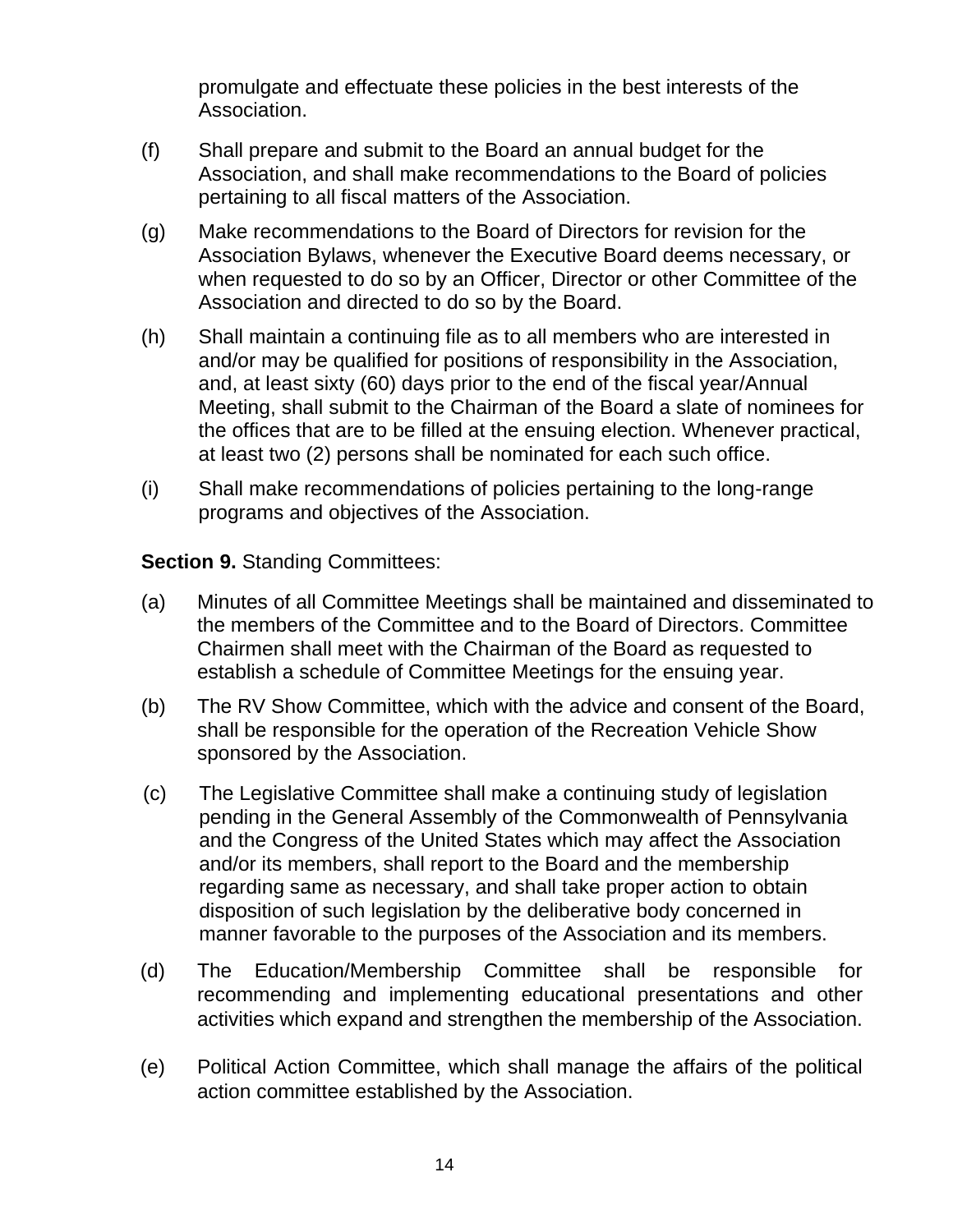#### **ARTICLE VII**

## **ORDER OF BUSINESS**

**Section 1.** The order of business of all meetings of the Board of Directors, and of the membership, shall substantially be as follows:

- (a) Roll Call
- (b) Reading of minutes of previous meeting
- (c) Communications
- (d) Reports of Officers
- (e) Reports of Committees
- (f) Unfinished business
- (g) New Business
- (h) Election of Officers and Directors

**Section 2.** Roberts' Rules of Order, latest edition, shall govern the procedure for the conduct of all meetings and focus of the Board of Directors and of the members of the Association, so long as not inconsistent with these Bylaws.

**Section 3.** The Board of Directors is authorized to prescribe rules or procedures for conduct of meetings, so long as same are not inconsistent with Roberts' Rules of Order, latest edition.

## **ARTICLE VIII**

## **MISCELLANEOUS**

**Section 1.** The Board of Directors shall employ an independent accountant who shall prepare an annual summary of the Association's financial affairs and submit a report of same to the Board as soon as practicable after the close of the fiscal year. Said accountant shall perform an audit of the financial records of the Association whenever deemed necessary by the Board.

**Section 2.** The Association shall have a Corporate Seal, of which the Executive Director shall be the custodian. The Corporate Seal shall have inscribed thereon the name of the Association and the date of its incorporation. Said seal may be used by causing it, or a facsimile thereof, to be impressed, affixed, or otherwise reproduced.

**Section 3.** The fiscal year of the Association shall commence on November 1 and end on the succeeding October 31 of each year.

**Section 4.** Any notice to be given under the Bylaws may be waived in writing, signed by the person or persons entitled to receive such notice whether it be before or after the time stated therein.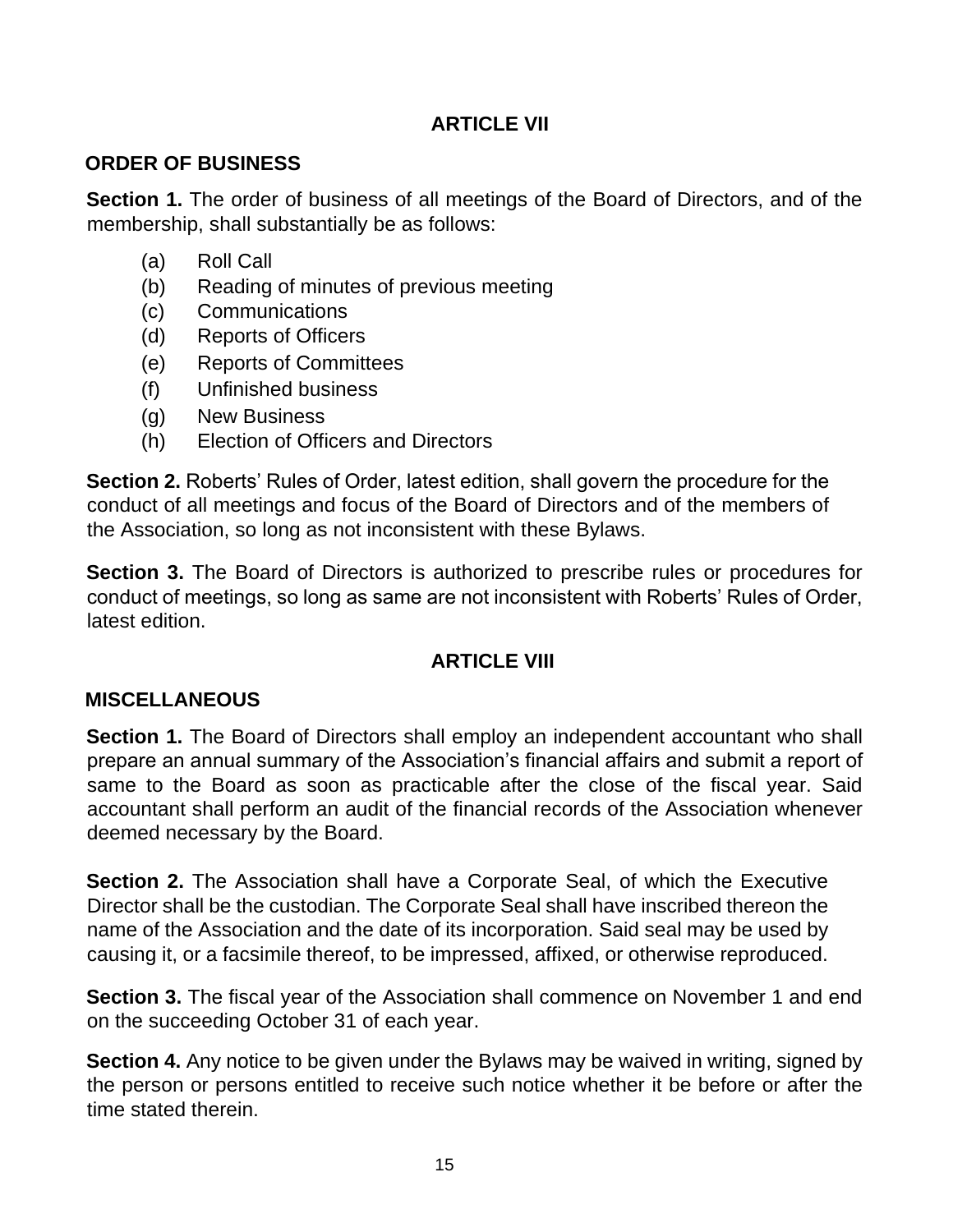**Section 5.** The Board of Directors shall have the power to make, alter, amend and repeal the Bylaws of the Association, subject always to the power of the members to change such action by majority vote at any meeting of the members of the Association. This power of the Board of Directors shall be exercised by a vote of two-thirds of the members of the Board of Directors present and voting at any meeting of the Board duly convened after five (5) days written notice to the Directors of that purpose. The text of all changes in the Bylaws shall be mailed or emailed to all members in good standing by the Executive Director forthwith following the enactment thereof. Any addition, alteration, amendment or repeal of the Bylaws shall not be effective until thirty (30) days after the postmarked date of the mailing to the members.

#### **Section 6.** Dissolution:

- (a) This Association shall exist perpetually until dissolution and/or termination by statute, court order, or action of the members. Dissolution by action of the members may be accomplished by majority vote of the members present a duly constituted meeting, providing ten (10) days' written notice of such pending action has been given all members.
- (b) Upon dissolution, all assets of the Association shall be liquidated, all debts and obligations shall be paid, and all remaining funds shall be disbursed to one or more non-profit organization/s having purposes the same as or similar to the purposes of this Association, which organization/s shall be designated by two-thirds majority vote of the Board of Directors, and subject to approval of the majority of the membership. Under no circumstances shall any assets of the Association be disbursed to any of the members thereof.

#### **Section 7.** Indemnification:

Every individual who is or shall be or shall have been an officer, director, employee, agent or other representative of the Association, or a personal representative of any of the foregoing, shall be indemnified by the Association to the fullest extent allowed by law. The Association may purchase and maintain insurance on behalf of the foregoing individuals to the extent authorized by law.

#### **Section 8. Liability of Directors:**

No present or former member of the Board of Directors shall be personally liable to the Association or its members for monetary damages for or resulting from any act, or failure to act, unless the director has breached or failed to perform the duties of his or her office under Subchapter B of Chapter 57 of the Pennsylvania Nonprofit Corporation Law. The foregoing limitation of liability shall be retroactive to January 27, 1987, and shall not be deemed exclusive of any provision limiting such liability